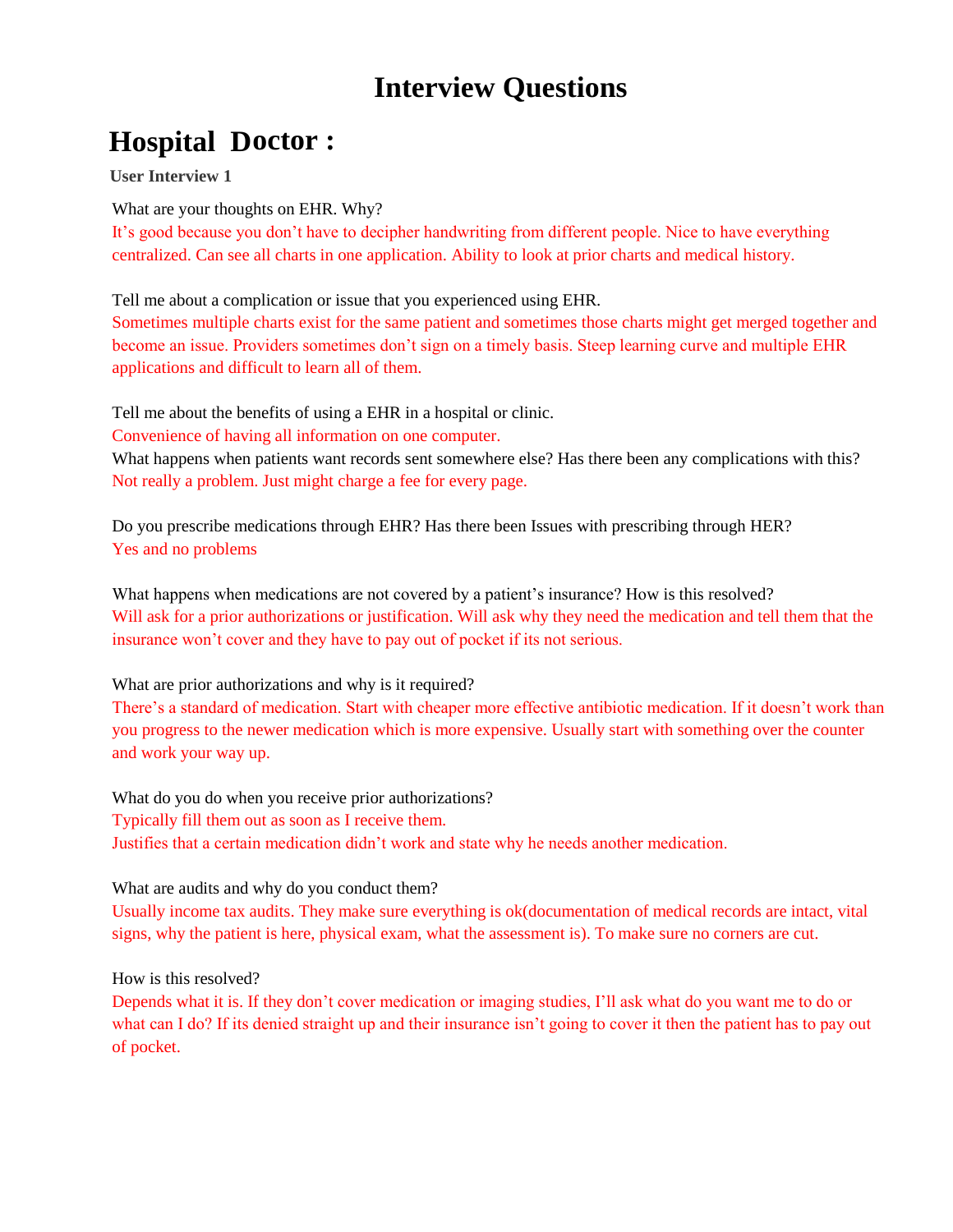# **For Insurance Companies:**

#### **User Interview 1**

1. What happens when you receive a claim from a provider?

It will hit our system, and our system has rates and specific CPT codes with algorithms loaded. The system knows if it should be paid, and if United is supposed to pay the claim (United is a entity but there is other entities will be responsible). Sometimes the claim does not have all the necessary info and we will deny the claim. If we are to pay it, then it is automatic payment. (an approved payment within 1 week)

2. How many claims do you have to resolve or reject in a day? Millions a day

3. What occurs when you reject a claim? Why is a claim rejected?

When we reject a claim, a letter get sent to the provider saying it was denied for a specific reason and give appeal it.

4. What is the duration it takes for the claim to get resolved? What can speed up the process?

There is a time limit to appeal a claim. Set by the government. If the appeal is bad, then they reject it again and send another appeal.

5. What are some pain points in terms of communication with these doctors on getting these claims resolved?

In regards to United's process, typically the claims process is seamless. The improvement opportunity is education to the provider and knowing what to bill. Lack of education. More knowledge base from the provider. We do not provide education for this. We have claims teams to help with communicating why it was denied.

6. What happens for patients that need coverage for medications that are not covered? If a prior authorization gets denied, its a issue being not clinically necessary. That's why we would deny a prior authorization.

7. Can you tell me about anything that can help or improve the current system?

It's all about checks and balances. Education + communication to providers to ensure that claims are approved. Knowledge and communication is key.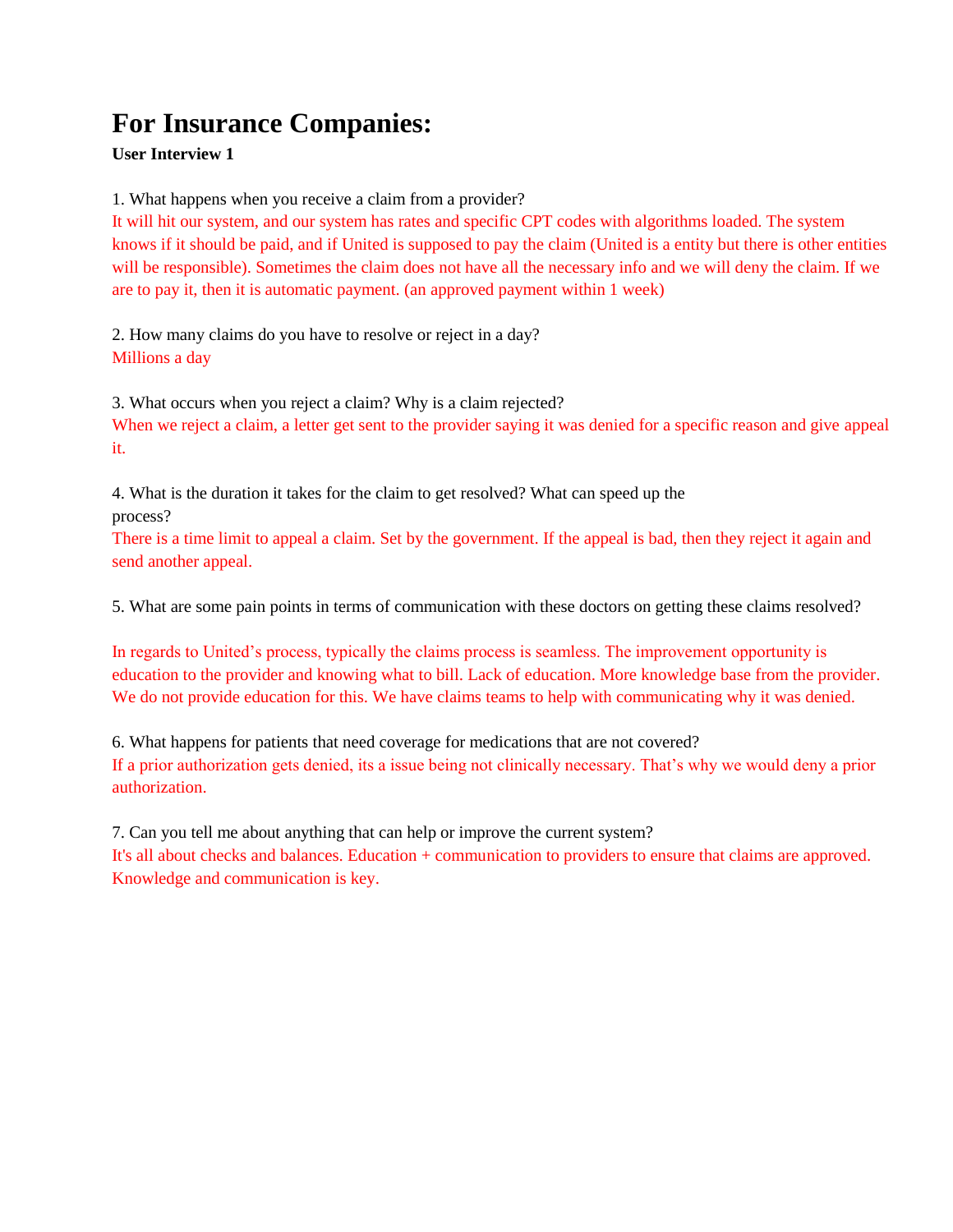#### **egistred Patients R**

**User 1 Interview with Patient** 

1. What are you thoughts on how your medical records are handled? It was all paper charts for the most recent visit. Only parts of it online.

2. What are thoughts on transition from paper charts to digital charts? I think it will improve the overall industry, making things more efficient, but if the hospital doesn't take care of it, all the information can get hacked.

3. What are your thought on the security for medical records? I want my records to be secure. Security is a high priority.

4. Are you able to keep your own records? How are you able to obtain then? I would have to ask the doctor for them. It would be easier for me to have control of my records instead of always having to ask a doctor for it.

5. How do you send your records to another doctor? It took a long time because it wasn't done electronically.

6. When you enter a new doctor office do you have to fill out information again? It took a long time to input information again because there was manual input to do so. It took around 30 minutes before I was able to finish.

7: What questions would you ask Mr. Johnson to help him understand the medical management for his diabetes?

A: Examples could include: How long have you had diabetes? Tell me what you understand causes diabetes? Did you try weight loss, exercise, and meal management? What do you understand about insulin?

8: What strategies could you use to overcome barriers for receiving diabetes education?

Find resources within the neighborhood for diabetes education. Visit to site by access to a computer and the Internet. Get consulting through phone and attend diabetes classes.

#### **User Interview 2 Interview with Patient**

1. Why did you take new medication?

New medicine was just a month old, just cleared trials. Wasn't seeing improvement with previous medicine he was taking for 5-6 years. "Wasn't getting worse but wasn't getting better, just in remission. Previous medicine was highest level of medication on the market for Crohn's. Hopes are that new medicine will help since